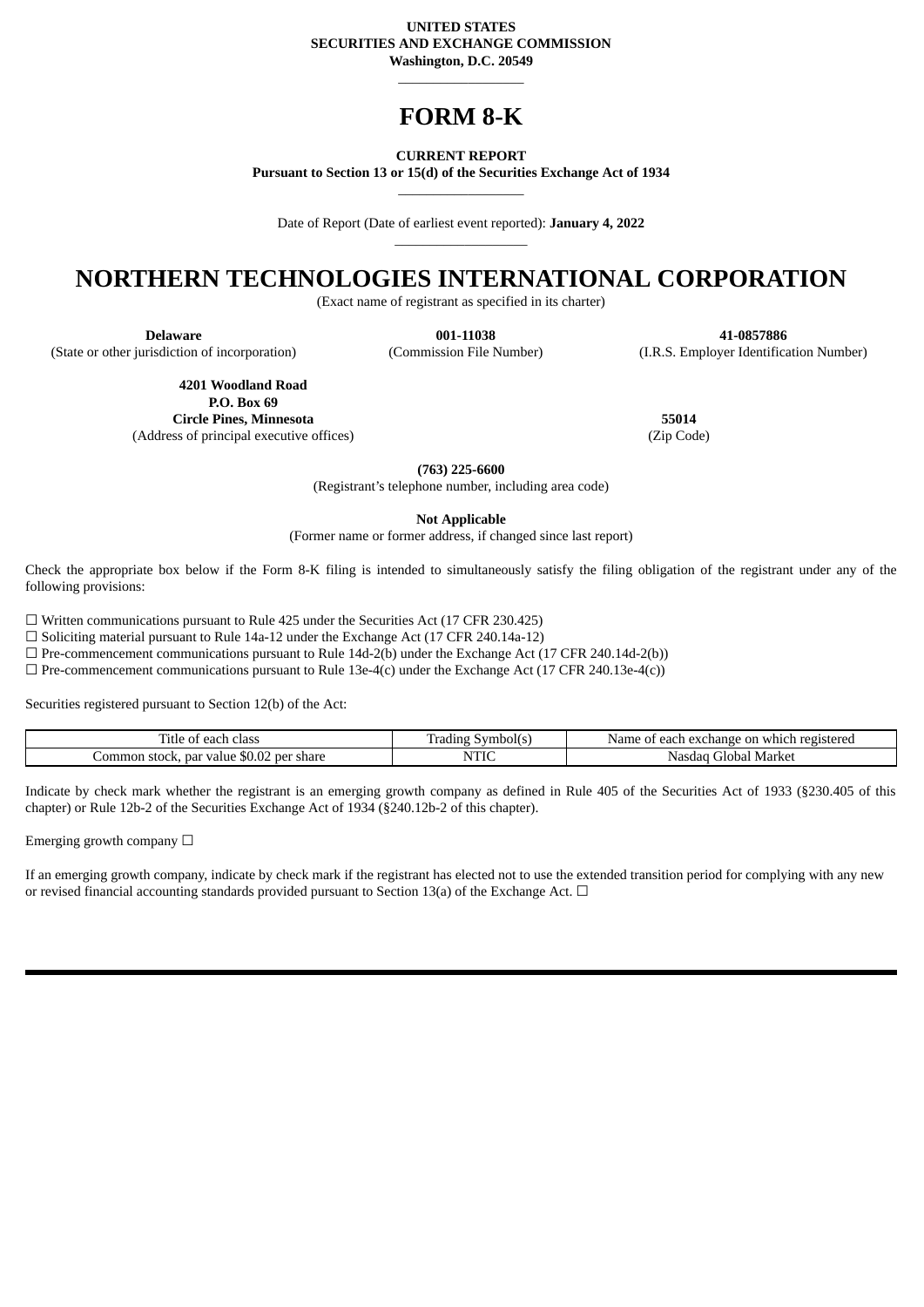#### **Item 1.01. Entry into a Material Definitive Agreement.**

On January 4, 2022, Northern Technologies International Corporation ("NTIC") and PNC Bank, National Association entered into an Amended and Restated Revolving Line of Credit Note, which extended the maturity date of NTIC's revolving line of credit facility to January 7, 2023 and revised the rate at which amounts outstanding under the line of credit bear interest to equal a per annum rate equal to the daily Bloomberg Short-Term Bank Yield Index plus 250 basis points (2.50%). Additionally, beginning February 23, 2022 and through January 7, 2023, the line of credit will be decreased from \$5,000,000 to \$3,000,000. The other material terms of the line of credit were not affected by this amendment.

The foregoing description of the Amended and Restated Revolving Line of Credit Note is only a summary of the material terms and does not purport to be a complete description of the rights and obligations of the parties thereunder, and is qualified in its entirety by reference to the Amended and Restated Revolving Line of Credit Note which is filed as Exhibit 10.1 to this Current Report on Form 8-K.

### **Item 9.01 Financial Statements and Exhibits.**

(d) *Exhibits*.

| Exhibit No. | <b>Description</b>                                                                                                           |
|-------------|------------------------------------------------------------------------------------------------------------------------------|
| 10.1        | Amended and Restated Revolving Line of Credit Note dated as of January 4, 2022 issued by Northern Technologies International |
|             | Corporation to PNC Bank, National Association (filed herewith)                                                               |
| 104         | Cover Page Interactive Data File (embedded within the Inline XBRL document)                                                  |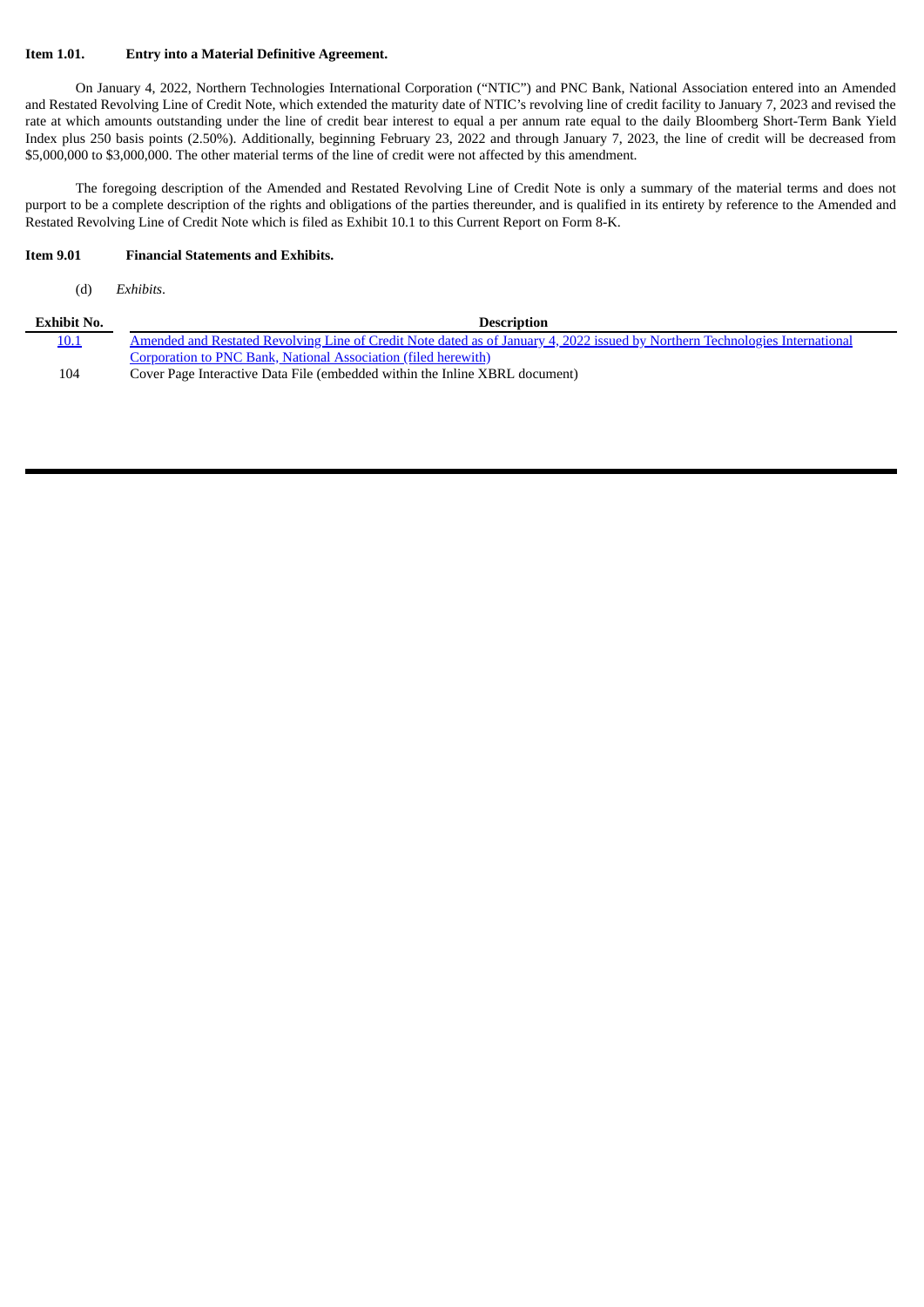## **SIGNATURE**

Pursuant to the requirements of the Securities Exchange Act of 1934, the registrant has duly caused this report to be signed on its behalf by the undersigned hereunto duly authorized.

## **NORTHERN TECHNOLOGIES INTERNATIONAL CORPORATION**

By: /s/ Matthew C. Wolsfeld

Matthew C. Wolsfeld *Chief Financial Officer and Corporate Secretary*

Date: January 7, 2022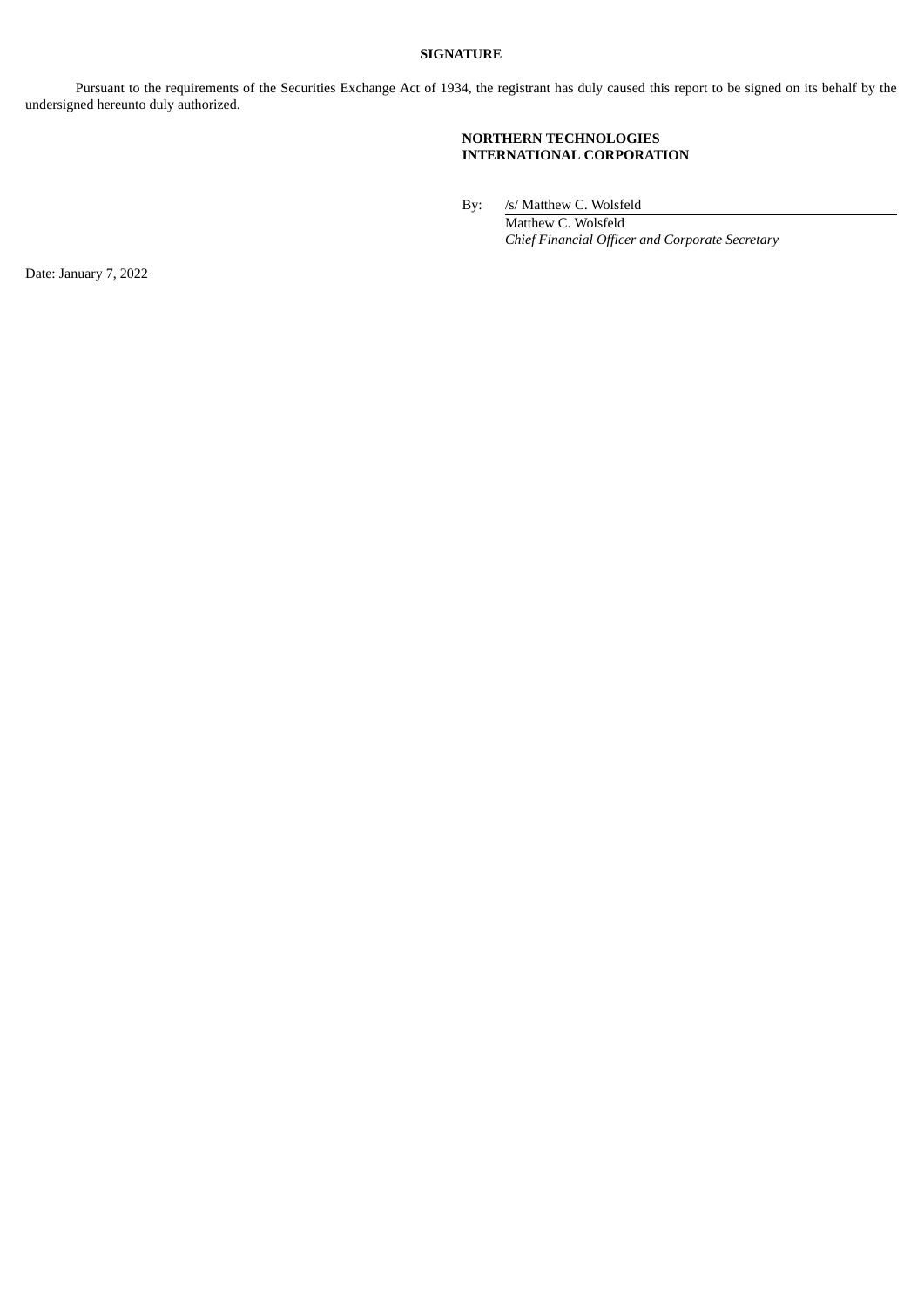<span id="page-3-0"></span>



\$5,000,000.00 January 4, 2022

**FOR VALUE RECEIVED**, **NORTHERN TECHNOLOGIES INTERNATIONAL CORPORATION** (the "**Borrower**"), with an address at 4201 WOODLAND ROAD, CIRCLE PINES, MINNESOTA 55014-1794, promises to pay to the order of **PNC BANK, NATIONAL ASSOCIATION** (the "**Bank**"), in lawful money of the United States of America in immediately available funds at its offices located at 1900 E 9TH ST, CLEVELAND, OHIO 44114, or at such other location as the Bank may designate from time to time, the principal sum of **\$5,000,000.00** (the "**Facility**") or such lesser amount as may be advanced to or for the benefit of the Borrower hereunder, together with interest accruing on the outstanding principal balance from the date hereof, all as provided below.

**1. Revolving Line of Credit Advances.** This Note evidences a revolving line of credit. The Borrower may borrow, repay and reborrow and the Bank may advance and readvance under this Note from time to time (each an "advance" and together the "advances") hereunder until the Expiration Date, subject to the terms and conditions of this Note and the Loan Documents (as defined herein) in an aggregate amount at any time outstanding not to exceed the Maximum Amount. The "**Maximum Amount**" means: (a) \$5,000,000.00 during the period from January 4, 2022 to and including February 22, 2022, and (b) \$3,000,000.00 during the period from February 23, 2022, until the Expiration Date. The "**Expiration Date**" shall mean January 07, 2023, or such later date as may be designated by the Bank by written notice from the Bank to the Borrower. The Borrower acknowledges and agrees that in no event will the Bank be under any obligation to extend or renew the Facility or this Note beyond the Expiration Date. In no event shall the aggregate unpaid principal amount of advances under this Note exceed the face amount of this Note.

**2. Interest Rate and Payments.** Amounts outstanding under this Note will bear interest at a rate per annum which is equal to the sum of (A) the Daily BSBY Rate (as defined below) plus (B) 250 basis points (2.50%). Accrued interest will be due and payable on the same day of each month, beginning with the payment due on January 10, 2022. The outstanding principal balance and any accrued but unpaid interest shall be due and payable on the Expiration Date. In addition, if at any time the outstanding principal balance of this Note exceeds the Maximum Amount of the Facility in effect on such date, the Borrower shall immediately be required to repay the principal by the amount necessary to reduce the outstanding principal balance to such Maximum Amount.

**3. Certain Definitions.** If the following terms are used in this Note, such terms shall have the meanings set forth below:

"**Alternate Rate**" shall mean the Base Rate.

"Base Rate" shall mean the higher of (A) the Prime Rate, and (B) the sum of the Overnight Bank Funding Rate plus 50 basis points (0.50%); provided, however, if the Base Rate as determined above would be less than zero, then such rate shall be deemed to be zero. If and when the Base Rate as determined above changes, the rate of interest with respect to any amounts hereunder to which the Base Rate applies will change automatically without notice to the Borrower, effective on the date of any such change.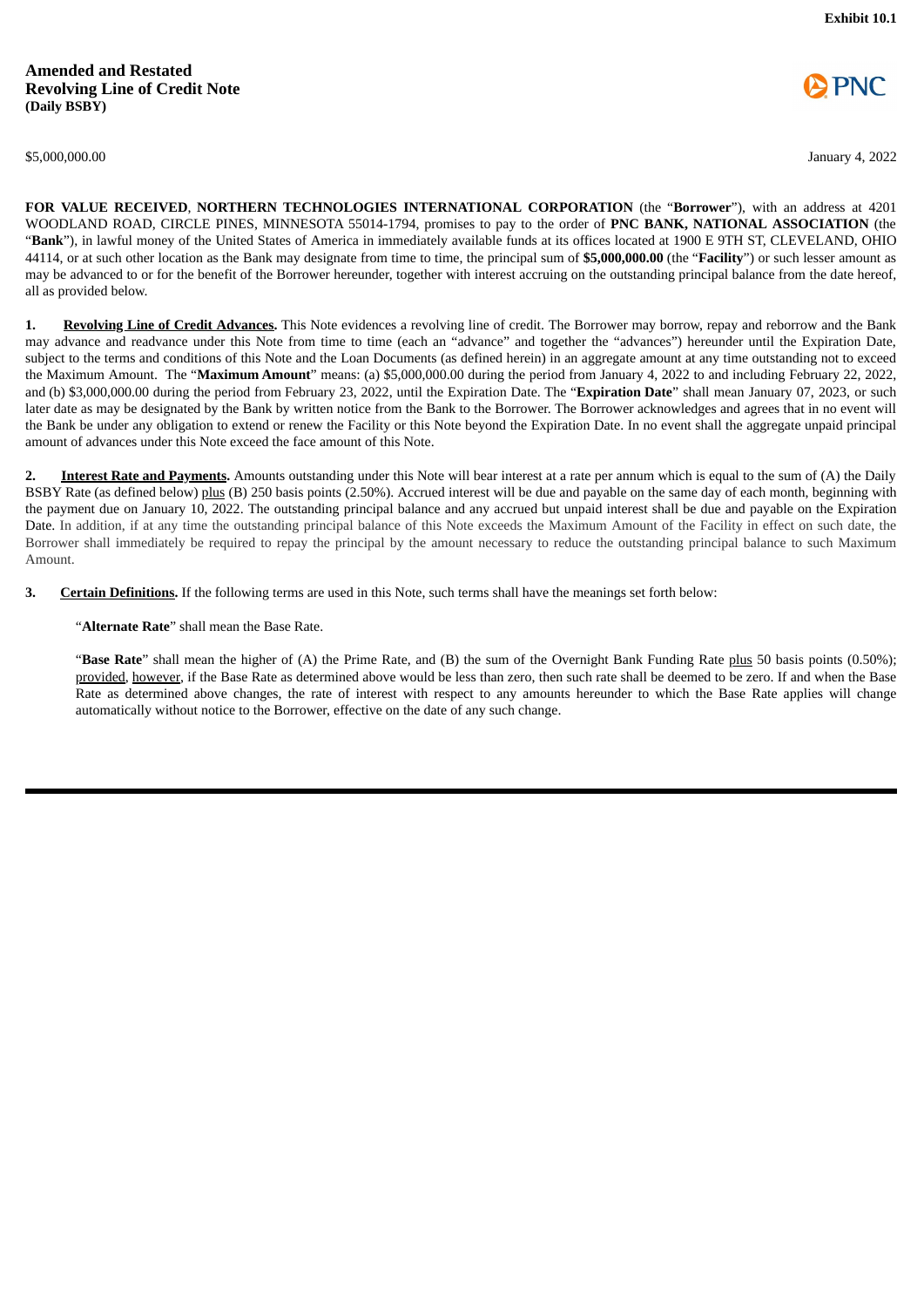"**Bloomberg**" shall mean Bloomberg Index Services Limited (or a successor administrator).

"**BSBY**" shall mean the Bloomberg Short-Term Bank Yield Index rate administered by Bloomberg and published by Bloomberg or another commercially available source providing such quotations as may be designated by the Bank from time to time.

"**BSBY Reserve Percentage**" shall mean, as of any day, the maximum effective percentage in effect on such day, if any, as prescribed by the Board of Governors of the Federal Reserve System (or any successor) for determining the reserve requirements (including, without limitation, supplemental, marginal and emergency reserve requirements) with respect to BSBY funding.

"**Business Day**" shall mean any day other than a Saturday or Sunday or a legal holiday on which commercial banks are authorized or required by law to be closed for business in Pittsburgh, Pennsylvania; provided that, when used in connection with an amount that bears interest at a rate based on BSBY or any direct or indirect calculation or determination of BSBY, the term "Business Day" means any such day that is also a U.S. Government Securities Business Day.

"**Daily BSBY Rate**" shall mean, for any day, the rate per annum determined by the Bank by dividing (the resulting quotient rounded upwards, at the Bank's discretion, to the nearest 1/100th of 1%) (A) the Published Rate for such day, by (B) a number equal to 1.00 minus the BSBY Reserve Percentage; provided, however, if the Daily BSBY Rate determined as provided above would be less than the Floor, then such rate shall be deemed to be the Floor. The rate of interest will be adjusted automatically as of each Business Day based on changes in the Daily BSBY Rate without notice to the Borrower.

"**Default Rate**" shall mean the rate per annum equal to the lesser of (A) the sum of 3% plus the interest rate otherwise in effect from time to time under this Note and (B) the Maximum Rate.

"**Floor**" means a rate of interest per annum equal to 50 basis points (0.50%) or, if the preceding blanks are not completed, then zero.

"**Maximum Rate**" shall mean the maximum rate of interest allowed by applicable law.

"**NYFRB**" shall mean the Federal Reserve Bank of New York.

"**Overnight Bank Funding Rate**" shall mean, for any day, the rate comprised of both overnight federal funds and overnight Eurocurrency borrowings by U.S.-managed banking offices of depository institutions, as such composite rate shall be determined by the NYFRB, as set forth on its public website from time to time, and as published on the next succeeding Business Day as the overnight bank funding rate by the NYFRB (or by such other recognized electronic source (such as Bloomberg) selected by the Bank for the purpose of displaying such rate); provided, that if such day is not a Business Day, the Overnight Bank Funding Rate for such day shall be such rate on the immediately preceding Business Day; provided, further, that if such rate shall at any time, for any reason, no longer exist, a comparable replacement rate determined by the Bank at such time (which determination shall be conclusive absent manifest error). If the Overnight Bank Funding Rate determined as above would be less than zero, then such rate shall be deemed to be zero. The rate of interest charged shall be adjusted as of each Business Day based on changes in the Overnight Bank Funding Rate without notice to the Borrower.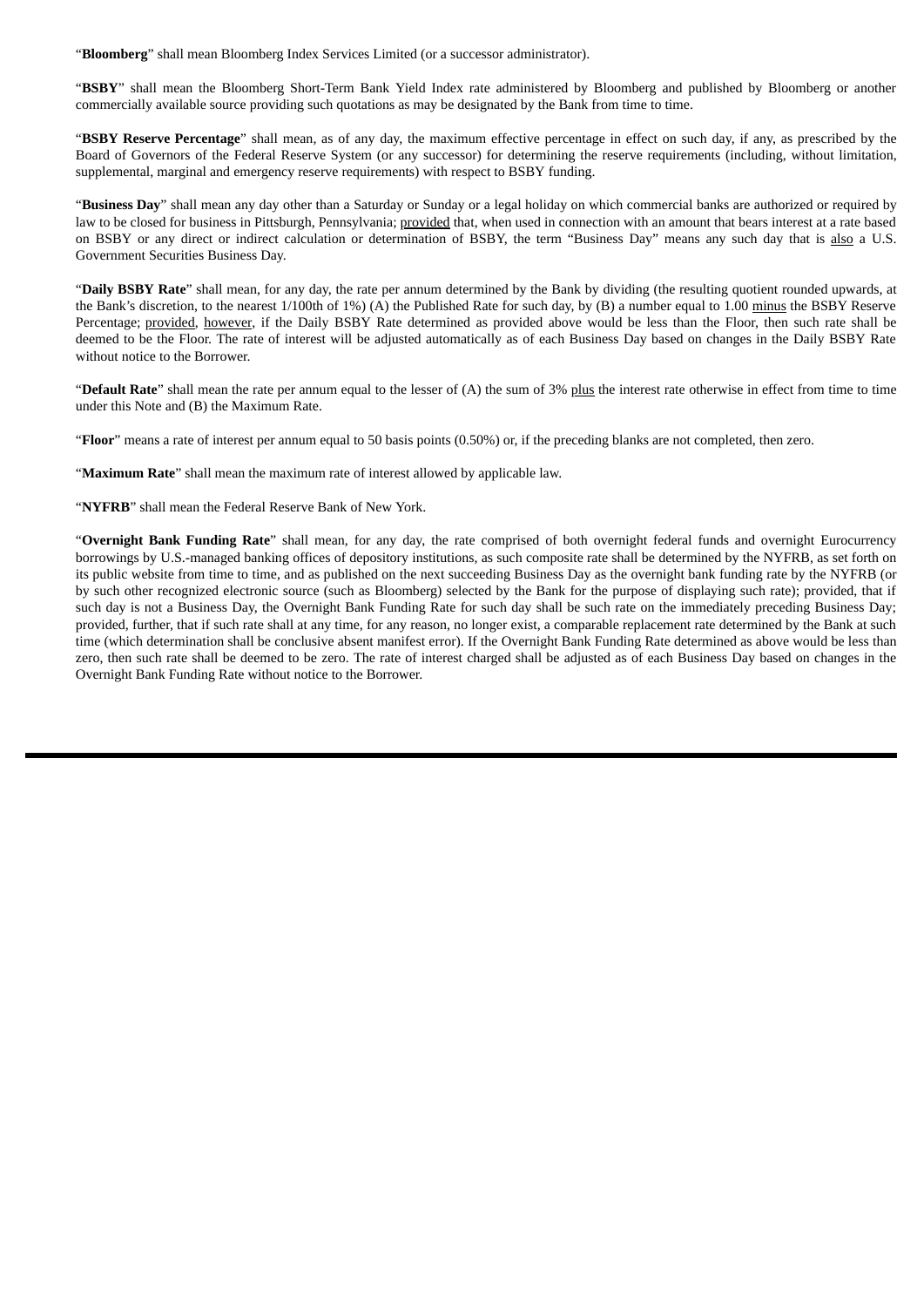"**Prime Rate**" shall mean the rate publicly announced by the Bank from time to time as its prime rate. The Prime Rate is determined from time to time by the Bank as a means of pricing some loans to its borrowers. The Prime Rate is not tied to any external rate of interest or index and does not necessarily reflect the lowest rate of interest actually charged by the Bank to any particular class or category of customers.

"**Published Rate**" shall mean the one-month Bloomberg Short-Term Bank Yield Index rate administered by Bloomberg and published by Bloomberg or another commercially available source providing such quotations as may be designated by the Bank from time to time.

"**U.S. Government Securities Business Day**" means any day except for (A) a Saturday or Sunday or (B) a day on which the Securities Industry and Financial Markets Association recommends that the fixed income departments of its members be closed for the entire day for purposes of trading in United States government securities.

**4. Advance Procedures.** If permitted by the Bank, a request for advance may be made by telephone or electronic mail, or delivered in accordance with the Bank's security procedures through any automated platform or electronic service provided by the Bank, with such confirmation or verification (if any) as the Bank may require in its discretion from time to time. A request for advance by any Borrower shall be binding upon Borrower, jointly and severally. The Borrower authorizes the Bank to accept telephonic, email, automated and electronic requests for advances, and the Bank shall be entitled to rely upon the authority of any person providing such instructions. The Borrower hereby indemnifies and holds the Bank harmless from and against any and all damages, losses, liabilities, costs and expenses (including reasonable attorneys' fees and expenses) which may arise or be created by the acceptance of such telephonic, email, automated and electronic requests or by the making of such advances. The Bank will enter on its books and records, which entry when made will be presumed correct, the date and amount of each advance, as well as the date and amount of each payment made by the Borrower.

**5. Interest Calculation; Maximum Rate.** Interest will be calculated based on the actual number of days that principal is outstanding over a year of 360 days. In no event will the rate of interest hereunder exceed the Maximum Rate. Regardless of any other provision of this Note or the other Loan Documents, if for any reason the effective interest rate should exceed the Maximum Rate, the effective interest rate shall be deemed reduced to, and shall be, the Maximum Rate, and (i) the amount which would be excessive interest shall be deemed applied to the reduction of the principal balance of this Note and not to the payment of interest, and (ii) if the loan evidenced by this Note has been or is thereby paid in full, the excess shall be returned to the party paying same, such application to the principal balance of this Note or the refunding of such excess to be a complete settlement and acquittance thereof.

**6. Benchmark Replacement Provisions.** If the applicable interest rate is based on a Benchmark (as defined below) and the Bank determines (which determination shall be final and conclusive) that (A) such Benchmark cannot be determined pursuant to its definition other than as a result of a Benchmark Transition Event (as defined below), or (B) any enactment, promulgation or adoption of or any change in any applicable law, rule or regulation, or any change in the interpretation or administration thereof by a governmental authority, central bank or comparable agency charged with the interpretation or administration thereof, or compliance by the Bank with any guideline, request or directive (whether or not having the force of law) of any such authority, central bank or comparable agency shall make it unlawful or impossible for the Bank to make or maintain or fund loans based on such Benchmark, then the Bank shall give notice thereof to the Borrower. Thereafter, until the Bank notifies the Borrower that the circumstances giving rise to such determination no longer exist, the interest rate for all amounts outstanding under this Note that otherwise would bear interest based on such Benchmark shall be equal to the Alternate Rate.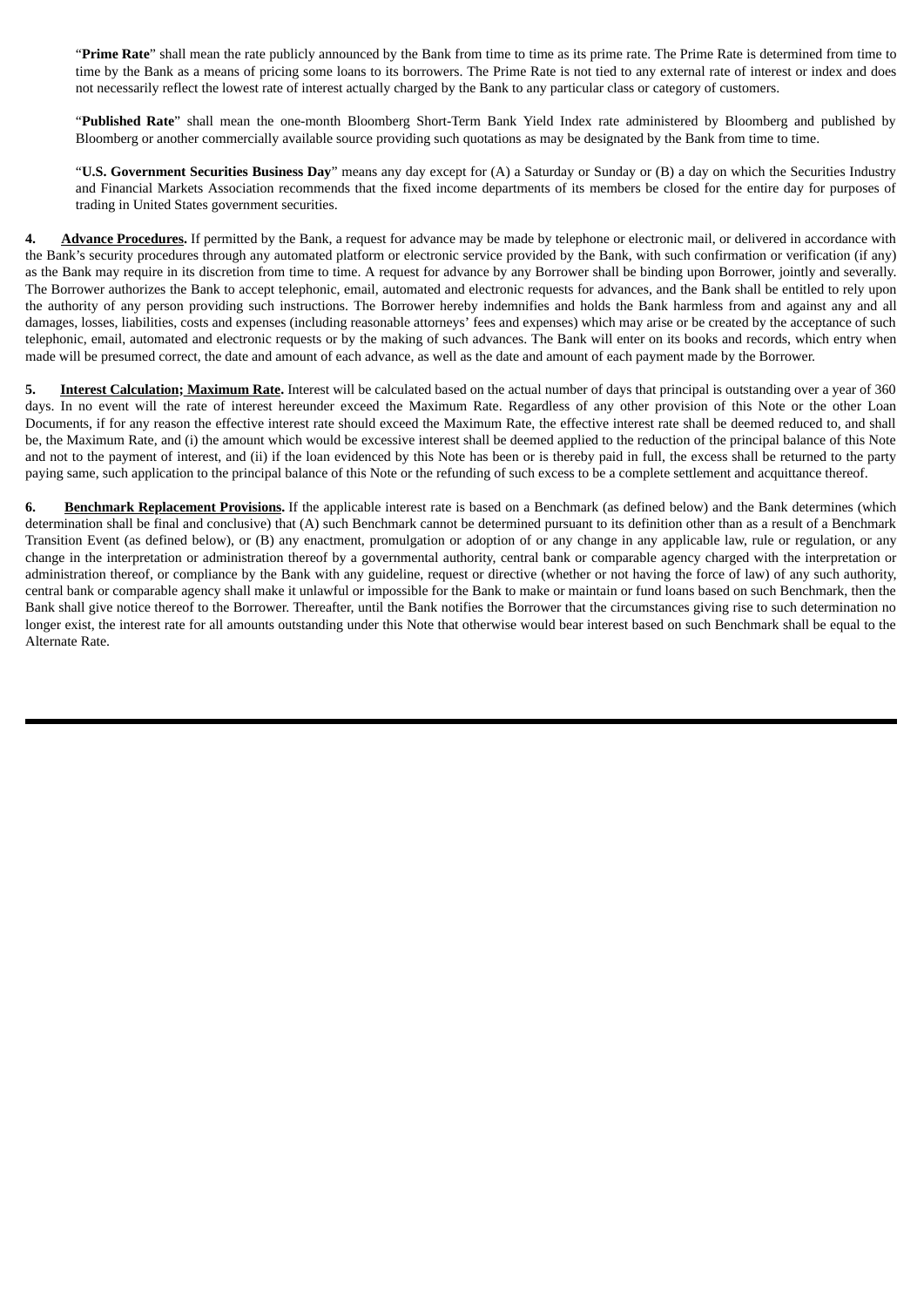Notwithstanding anything to the contrary herein or in any other Loan Document, if the Bank determines (which determination shall be final and conclusive) that a Benchmark Transition Event has occurred with respect to a Benchmark, the Bank may amend this Note to replace such Benchmark with a Benchmark Replacement (as defined below); and any such amendment shall be in writing, shall specify the date that the Benchmark Replacement is effective and will not require any further action or consent of the Borrower. Until the Benchmark Replacement is effective, amounts bearing interest with reference to a Benchmark will continue to bear interest with reference to such Benchmark as long as such Benchmark is available, and otherwise such amounts automatically will bear interest at the Alternate Rate. In connection with the implementation and administration of a Benchmark Replacement, the Bank will have the right to make technical, administrative or operational changes from time to time that the Bank decides may be appropriate to reflect the adoption and implementation of such Benchmark Replacement and to permit the administration thereof by the Bank in a manner substantially consistent with market practice or as reasonably necessary as determined by the Bank (which determination shall be final and conclusive) and, notwithstanding anything to the contrary herein or in any other Loan Document, any amendments implementing such technical, administrative or operational changes will become effective without any further action or consent of the Borrower. The Bank will promptly notify the Borrower of any such technical, administrative or operational changes.

For purposes of this Section, the following terms have the meanings set forth below:

"**Benchmark**" means, at any time, any interest rate index then used in the determination of an interest rate under the terms of this Note. Once a Benchmark Replacement becomes effective under this Note, it is a Benchmark. The initial Benchmark under this Note is the Daily BSBY Rate.

"**Benchmark Replacement**" means, for any Benchmark, the sum of (a) an alternate benchmark rate and (b) an adjustment (which may be a positive or negative value or zero), in each case that has been selected by the Bank as the replacement for such Benchmark giving due consideration to any evolving or then-prevailing market convention, including any applicable recommendations made by the official sector or any official sector-sponsored committee or working group, for U.S. dollar-denominated credit facilities at such time; provided that, if the Benchmark Replacement as determined pursuant to the foregoing would be less than the Floor, the Benchmark Replacement will be deemed to be the Floor for the purposes of this Note and the other Loan Documents.

"**Benchmark Transition Event**" shall mean a public statement or publication by or on behalf of the administrator of a Benchmark, the regulatory supervisor of such administrator, the Board of Governors of the Federal Reserve System, NYFRB, an insolvency official or resolution authority with jurisdiction over the administrator for such Benchmark or a court or an entity with similar insolvency or resolution authority over the administrator for such Benchmark, announcing or stating that (a) such administrator has ceased or will cease to provide such Benchmark permanently or indefinitely, provided that at the time of such statement or publication there is no successor administrator that will continue to provide such Benchmark or (b) such Benchmark is or will no longer be representative.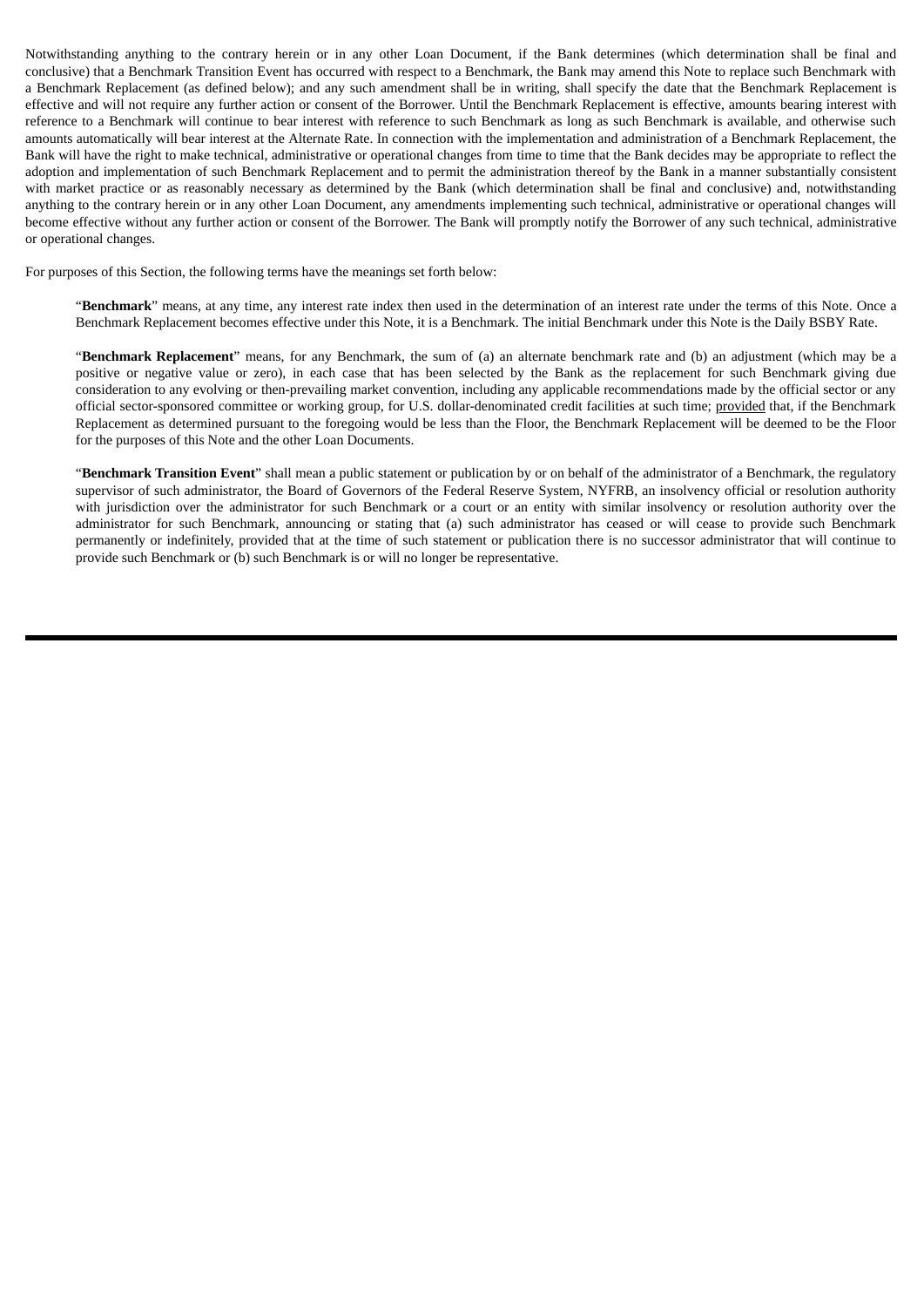**7. Other Payment Terms.** If any payment under this Note is due on a day of a calendar month for which there is no numerically corresponding day in certain other months (each, a "**Non-Conforming Month**"), then the payment in a Non-Conforming Month shall be due on the last day of such Non-Conforming Month. If any payment under this Note shall become due on a day other than a Business Day, such payment shall be due on the next succeeding Business Day, except that if such day falls in the next succeeding calendar month and such payment includes interest based on BSBY, such payment shall be due on the next preceding day that is a Business Day. Interest shall be computed to, but excluding, the date payment is due. The Borrower hereby authorizes the Bank to charge the Borrower's deposit account at the Bank for any payment when due under this Note or any other Loan Document. Payments received will be applied to charges, fees and expenses (including attorneys' fees), accrued interest and principal in any order the Bank may choose, in its sole discretion.

**8. Late Payments; Default Rate.** If the Borrower fails to make any payment of principal, interest or other amount coming due pursuant to the provisions of this Note within 15 calendar days of the date due and payable, the Borrower also shall pay to the Bank a late charge equal to the lesser of 5% of the amount of such payment or \$100.00 (the "**Late Charge**"). Such 15-day period shall not be construed in any way to extend the due date of any such payment. Upon maturity, whether by acceleration, demand or otherwise, and at the Bank's option upon the occurrence of any Event of Default (as hereinafter defined) and during the continuance thereof, amounts outstanding under this Note shall bear interest at the Default Rate. The Default Rate shall continue to apply whether or not judgment shall be entered on this Note. Both the Late Charge and the Default Rate are imposed as liquidated damages for the purpose of defraying the Bank's expenses incident to the handling of delinquent payments, but are in addition to, and not in lieu of, the Bank's exercise of any rights and remedies hereunder, under the other Loan Documents or under applicable law, and any fees and expenses of any agents or attorneys which the Bank may employ. In addition, the Default Rate reflects the increased credit risk to the Bank of carrying a loan that is in default. The Borrower agrees that the Late Charge and Default Rate are reasonable forecasts of just compensation for anticipated and actual harm incurred by the Bank, and that the actual harm incurred by the Bank cannot be estimated with certainty and without difficulty.

**9. Prepayment.** The indebtedness evidenced by this Note may be prepaid in whole or in part at any time without penalty.

**10. Increased Costs; Yield Protection.** On written demand, together with written evidence of the justification therefor, the Borrower agrees to pay the Bank all direct costs incurred, any losses suffered or payments made by the Bank as a result of any Change in Law (hereinafter defined), imposing any reserve, deposit, allocation of capital or similar requirement (including without limitation, Regulation D of the Board of Governors of the Federal Reserve System) on the Bank, its holding company or any of their respective assets relative to the Facility. "**Change in Law**" means the occurrence, after the date of this Note, of any of the following: (a) the adoption or taking effect of any law, rule, regulation or treaty, (b) any change in any law, rule, regulation or treaty or in the administration, interpretation, implementation or application thereof by any governmental authority or (c) the making or issuance of any request, rule, guideline or directive (whether or not having the force of law) by any governmental authority; provided that notwithstanding anything herein to the contrary, (x) the Dodd-Frank Wall Street Reform and Consumer Protection Act and all requests, rules, guidelines or directives thereunder or issued in connection therewith and (y) all requests, rules, guidelines or directives promulgated by the Bank for International Settlements, the Basel Committee on Banking Supervision (or any successor or similar authority) or the United States or foreign regulatory authorities, in each case pursuant to Basel III, shall in each case be deemed to be a "Change in Law", regardless of the date enacted, adopted or issued.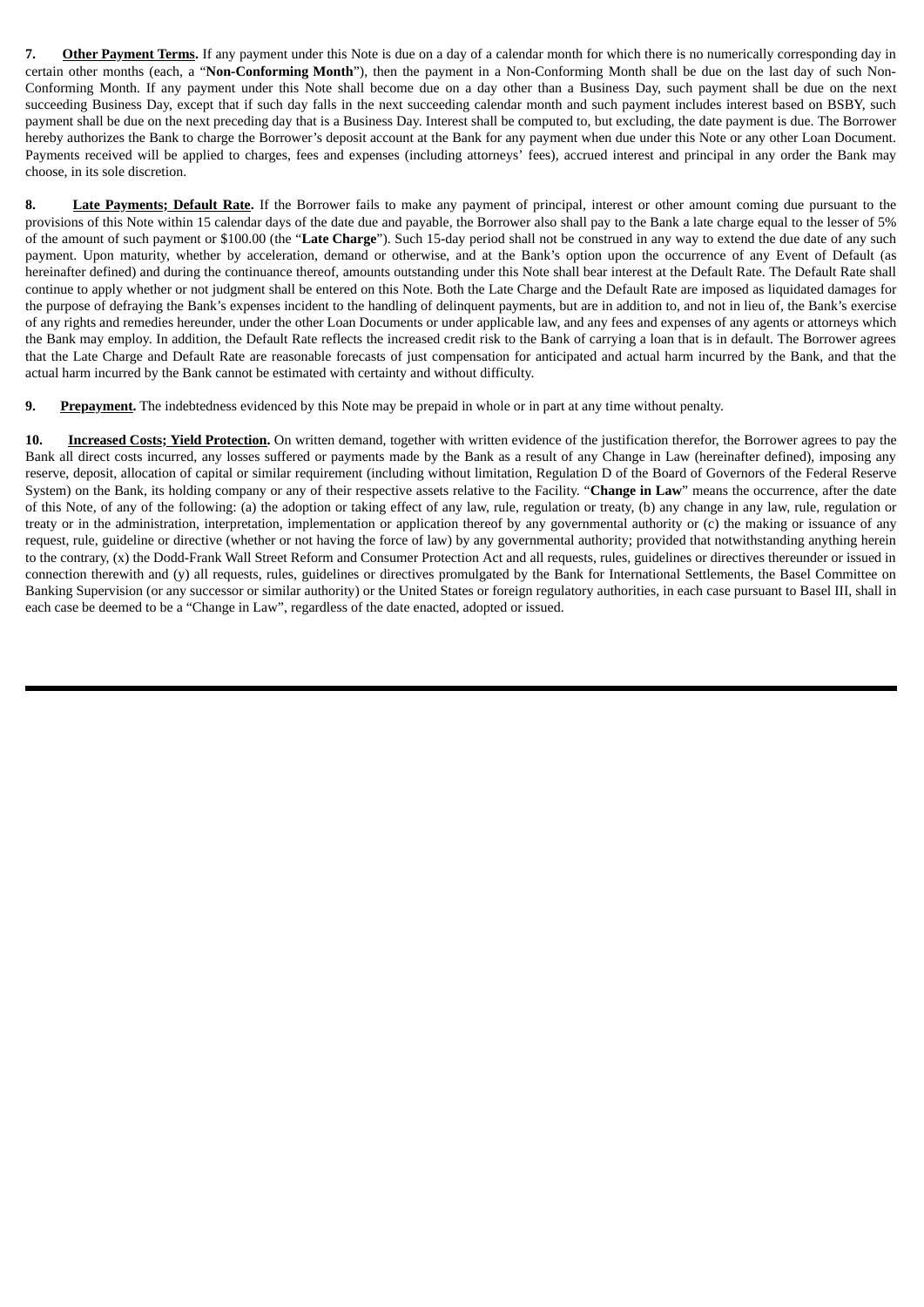**11. Other Loan Documents.** This Note is issued in connection with a letter agreement or loan agreement between the Borrower and the Bank, dated on or before the date hereof, and the other agreements and documents executed and/or delivered in connection therewith or referred to therein, the terms of which are incorporated herein by reference (as amended, modified or renewed from time to time, collectively the "**Loan Documents**"), and is secured by the property (if any) described in the Loan Documents and by any and all mortgages, security agreements, assignments, loan agreements, pledge agreements and other documents or instruments evidencing a security interest or other lien in favor of the Bank and delivered by the Borrower or by any third party with reference to indebtedness of the Borrower, whether such documents were previously or are hereafter executed, and whether given expressly as security for payment of this Note or generally as security for any and all indebtedness of the Borrower to the Bank. Such documents may be executed contemporaneously with the execution of this Note, or they may be executed and delivered at another time. Collateral securing other obligations of the Borrower to the Bank may also secure this Note.

**12. Events of Default.** The occurrence of any of the following events will be deemed to be an "**Event of Default**" under this Note: (i) the nonpayment of any principal, interest or other indebtedness under this Note when due; (ii) the occurrence of any event of default or any default and the lapse of any notice or cure period, or any Obligor's failure to observe or perform any covenant or other agreement, under or contained in any Loan Document or any other document now or in the future evidencing or securing any debt, liability or obligation of any Obligor to the Bank; (iii) the filing by or against any Obligor of any proceeding in bankruptcy, receivership, insolvency, reorganization, liquidation, conservatorship or similar proceeding (and, in the case of any such proceeding instituted against any Obligor, such proceeding is not dismissed or stayed within 30 days of the commencement thereof, provided that the Bank shall not be obligated to advance additional funds hereunder during such period); (iv) any assignment by any Obligor for the benefit of creditors, or any levy, garnishment, attachment or similar proceeding is instituted against any property of any Obligor held by or deposited with the Bank; (v) a default with respect to any other indebtedness of any Obligor for borrowed money, if the effect of such default is to cause or permit the acceleration of such debt; (vi) the commencement of any foreclosure or forfeiture proceeding, execution or attachment against any collateral securing the obligations of any Obligor to the Bank; (vii) the entry of a final judgment against any Obligor and the failure of such Obligor to discharge the judgment within 10 days of the entry thereof; (viii) any change in any Obligor's business, assets, operations, financial condition or results of operations that has or could reasonably be expected to have any material adverse effect on any Obligor; (ix) any Obligor ceases doing business as a going concern; (x) any representation or warranty made by any Obligor to the Bank in any Loan Document or any other documents now or in the future evidencing or securing the obligations of any Obligor to the Bank, is false, erroneous or misleading in any material respect; (xi) if this Note or any guarantee executed by any Obligor is secured, the failure of any Obligor to provide the Bank with additional collateral if in the Bank's opinion at any time or times, the market value of any of the collateral securing this Note or any guarantee has depreciated below that required pursuant to the Loan Documents or, if no specific value is so required, then in an amount deemed material by the Bank; (xii) the revocation or attempted revocation, in whole or in part, of any guarantee by any Obligor; or (xiii) the death, incarceration, indictment or legal incompetency of any individual Obligor or, if any Obligor is a partnership or limited liability company, the death, incarceration, indictment or legal incompetency of any individual general partner or member. As used herein, the term "**Obligor**" means any Borrower and any guarantor of, or any pledgor, mortgagor or other person or entity providing collateral support for, the Borrower's obligations to the Bank existing on the date of this Note or arising in the future.

Upon the occurrence of an Event of Default: (a) the Bank shall be under no further obligation to make advances hereunder; (b) if an Event of Default specified in clause (iii) or (iv) above shall occur, the outstanding principal balance and accrued interest hereunder together with any additional amounts payable hereunder shall be immediately due and payable without demand or notice of any kind; (c) if any other Event of Default shall occur, the outstanding principal balance and accrued interest hereunder together with any additional amounts payable hereunder, at the Bank's option and without demand or notice of any kind, may be accelerated and become immediately due and payable; (d) at the Bank's option, this Note will bear interest at the Default Rate from the date of the occurrence of the Event of Default; and (e) the Bank may exercise from time to time any of the rights and remedies available under the Loan Documents or under applicable law.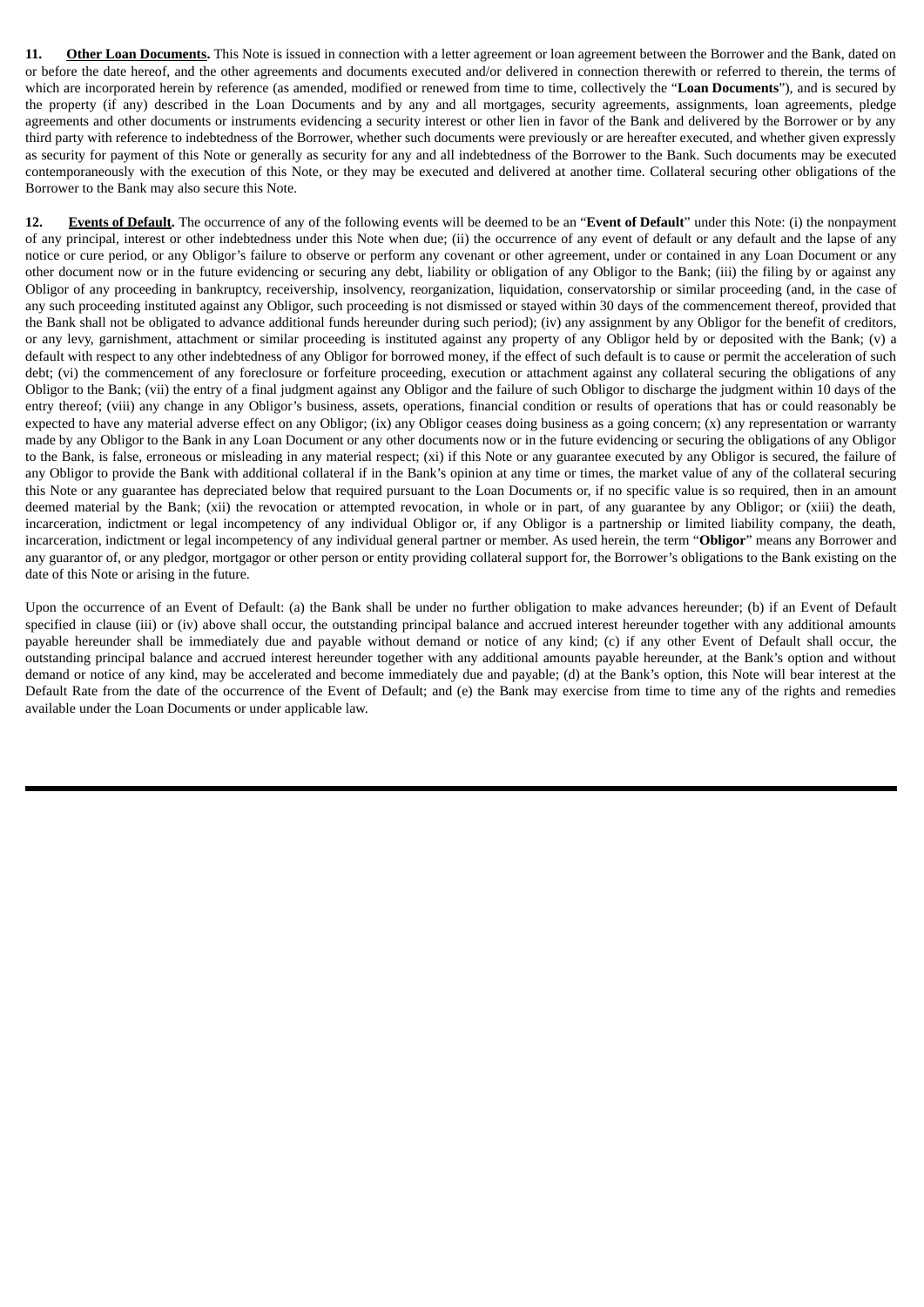**13. Right of Setoff.** In addition to all liens upon and rights of setoff against the Borrower's money, securities or other property given to the Bank by law, the Bank shall have, with respect to the Borrower's obligations to the Bank under this Note and to the extent permitted by law, a contractual possessory security interest in and a contractual right of setoff against, and the Borrower hereby grants the Bank a security interest in, and hereby assigns, conveys, delivers, pledges and transfers to the Bank, all of the Borrower's right, title and interest in and to, all of the Borrower's deposits, moneys, securities and other property now or hereafter in the possession of or on deposit with, or in transit to, the Bank or any other direct or indirect subsidiary of The PNC Financial Services Group, Inc., whether held in a general or special account or deposit, whether held jointly with someone else, or whether held for safekeeping or otherwise, excluding, however, all IRA, Keogh, and trust accounts. Every such security interest and right of setoff may be exercised without demand upon or notice to the Borrower. Every such right of setoff shall be deemed to have been exercised immediately upon the occurrence of an Event of Default hereunder without any action of the Bank, although the Bank may enter such setoff on its books and records at a later time.

**14. Anti-Money Laundering/International Trade Law Compliance.** The Borrower represents, warrants and covenants to the Bank, as of the date hereof, the date of each advance of proceeds under the Facility, the date of any renewal, extension or modification of the Facility, and at all times until the Facility has been terminated and all amounts thereunder have been indefeasibly paid in full, that: (a) no Covered Entity (i) is a Sanctioned Person; (ii) has any of its assets in a Sanctioned Jurisdiction or in the possession, custody or control of a Sanctioned Person; or (iii) does business in or with, or derives any of its operating income from investments in or transactions with, any Sanctioned Jurisdiction or Sanctioned Person; (b) the proceeds of the Facility will not be used to fund any operations in, finance any investments or activities in, or, make any payments to, a Sanctioned Jurisdiction or Sanctioned Person; (c) the funds used to repay the Facility are not derived from any unlawful activity; (d) each Covered Entity is in compliance with, and no Covered Entity engages in any dealings or transactions prohibited by, any laws of the United States, including but not limited to any Anti-Terrorism Laws; and (e) no Collateral is or will become Embargoed Property. The Borrower covenants and agrees that (a) it shall immediately notify the Bank in writing upon the occurrence of a Reportable Compliance Event; and (b) if, at any time, any Collateral becomes Embargoed Property, in addition to all other rights and remedies available to the Bank, upon request by the Bank, the Borrower shall provide substitute Collateral acceptable to the Bank that is not Embargoed Property.

As used herein: "**Anti-Terrorism Laws**" means any laws relating to terrorism, trade sanctions programs and embargoes, import/export licensing, money laundering, or bribery, all as amended, supplemented or replaced from time to time; "**Collateral**" means any collateral securing any debt, liabilities or other obligations of any Obligor to the Bank; "**Compliance Authority**" means each and all of the (a) U.S. Treasury Department/Office of Foreign Assets Control, (b) U.S. Treasury Department/Financial Crimes Enforcement Network, (c) U.S. State Department/Directorate of Defense Trade Controls, (d) U.S. Commerce Department/Bureau of Industry and Security, (e) U.S. Internal Revenue Service, (f) U.S. Justice Department, and (g) U.S. Securities and Exchange Commission; "**Covered Entity**" means the Borrower, its affiliates and subsidiaries, all guarantors, pledgors of collateral, all owners of the foregoing, and all brokers or other agents of the Borrower acting in any capacity in connection with the Facility; "**Embargoed Property**" means any property (a) in which a Sanctioned Person holds an interest; (b) beneficially owned, directly or indirectly, by a Sanctioned Person; (c) that is due to or from a Sanctioned Person; (d) that is located in a Sanctioned Jurisdiction; or (e) that would otherwise cause any actual or possible violation by the Bank of any applicable Anti-Terrorism Law if the Bank were to obtain an encumbrance on, lien on, pledge of or security interest in such property or provide services in consideration of such property; "**Reportable Compliance Event**" means (1) any Covered Entity becomes a Sanctioned Person, or is indicted, arraigned, investigated or custodially detained, or receives an inquiry from regulatory or law enforcement officials, in connection with any Anti-Terrorism Law or any predicate crime to any Anti-Terrorism Law, or self-discovers facts or circumstances implicating any aspect of its operations with the actual or possible violation of any Anti-Terrorism Law; (2) any Covered Entity engages in a transaction that has caused or may cause the Bank to be in violation of any Anti-Terrorism Laws, including a Covered Entity's use of any proceeds of the Facility to fund any operations in, finance any investments or activities in, or, make any payments to, directly or indirectly, a Sanctioned Jurisdiction or Sanctioned Person; or (3) any Collateral becomes Embargoed Property; "**Sanctioned Jurisdiction**" means a country subject to a sanctions program maintained by any Compliance Authority; and "**Sanctioned Person**" means any individual person, group, regime, entity or thing listed or otherwise recognized as a specially designated, prohibited, sanctioned or debarred person or entity, or subject to any limitations or prohibitions (including but not limited to the blocking of property or rejection of transactions), under any order or directive of any Compliance Authority or otherwise subject to, or specially designated under, any sanctions program maintained by any Compliance Authority.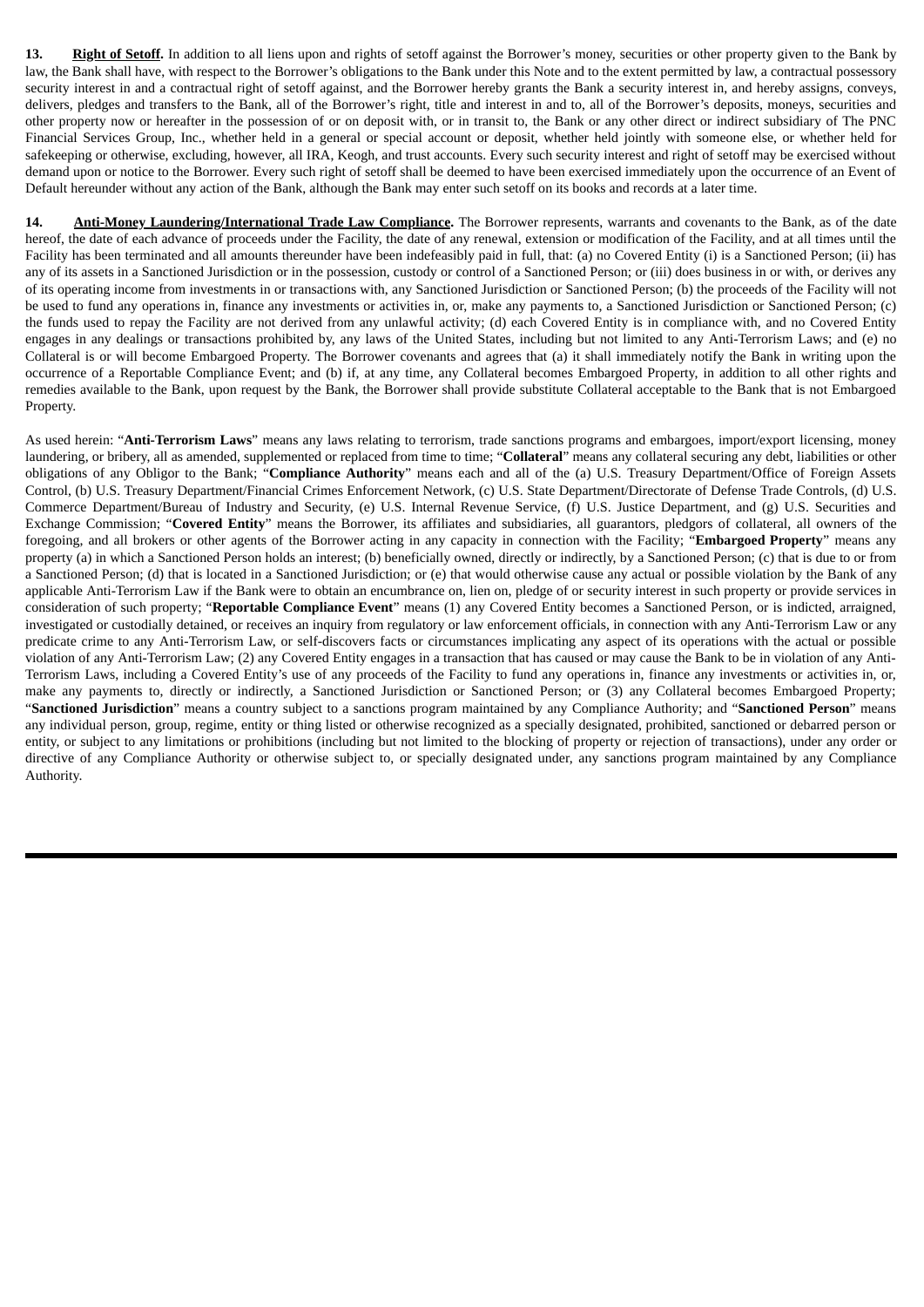**15. Indemnity.** The Borrower agrees to indemnify each of the Bank, each legal entity, if any, who controls, is controlled by or is under common control with the Bank, and each of their respective directors, officers and employees (the "**Indemnified Parties**"), and to defend and hold each Indemnified Party harmless from and against any and all claims, damages, losses, liabilities and expenses (including all fees and charges of internal or external counsel with whom any Indemnified Party may consult and all expenses of litigation and preparation therefor) (each, a "**Claim**") which any Indemnified Party may incur or which may be asserted against any Indemnified Party by any person, entity or governmental authority (including any person or entity claiming derivatively on behalf of the Borrower), in connection with or arising out of or relating to the matters referred to in this Note or in the other Loan Documents or the use of any advance hereunder, whether (a) arising from or incurred in connection with any breach of a representation, warranty or covenant by the Borrower, or (b) arising out of or resulting from any suit, action, claim, proceeding or governmental investigation, pending or threatened, whether based on statute, regulation or order, or tort, or contract or otherwise, before any court or governmental authority; provided, however, that the foregoing indemnity agreement shall not apply to any Claim that is determined by a court of competent jurisdiction in a final, non-appealable judgment to have been solely attributable to an Indemnified Party's gross negligence or willful misconduct. The indemnity agreement contained in this paragraph shall survive the termination of this Note, payment of any advance hereunder and the assignment of any rights hereunder. The Borrower may participate at its expense in the defense of any such action or claim.

**16. Miscellaneous.** All notices, demands, requests, consents, approvals and other communications required or permitted hereunder ("**Notices**") must be in writing (except as may be agreed otherwise above with respect to borrowing requests or as otherwise provided in this Note). Notices may be given in any manner to which the parties may agree. Without limiting the foregoing, first-class mail, postage prepaid, facsimile transmission and commercial courier service are hereby agreed to as acceptable methods for giving Notices. In addition, the parties agree that Notices may be sent electronically to any electronic address provided by a party from time to time or through an automated platform that the Bank provides to the Borrower. Notices may be sent to a party's address as set forth above or to such other address as any party may give to the other for such purpose in accordance with this paragraph. Notices will be effective upon receipt. For purposes hereof, "receipt" shall mean: (i) for notices sent by U.S. mail, the third business day after the date such notice was sent; (ii) for notices delivered by hand or sent by overnight courier service, the date delivered; (iii) for notices sent by facsimile or electronic communication, the date when sent; and (iv) for notices sent by any other method, the date received. No delay or omission on the Bank's part to exercise any right or power arising hereunder will impair any such right or power or be considered a waiver of any such right or power, nor will the Bank's action or inaction impair any such right or power. The Bank's rights and remedies hereunder are cumulative and not exclusive of any other rights or remedies which the Bank may have under other agreements, at law or in equity. Except as otherwise set forth in this Note, no modification, amendment or waiver of, or consent to any departure by the Borrower from, any provision of this Note will be effective unless made in a writing signed by the Bank, and then such waiver or consent shall be effective only in the specific instance and for the purpose for which given. Notwithstanding the foregoing, the Bank may modify this Note for the purposes of completing missing content or correcting erroneous content, without the need for a written amendment, provided that the Bank shall send a copy of any such modification to the Borrower (which notice may be given by electronic mail). The Borrower agrees to pay on demand, to the extent permitted by law, all costs and expenses incurred by the Bank in the enforcement of its rights in this Note and in any security therefor, including without limitation reasonable fees and expenses of the Bank's counsel. If any provision of this Note is found to be invalid, illegal or unenforceable in any respect by a court, all the other provisions of this Note will remain in full force and effect. The Borrower and all other makers and indorsers of this Note hereby forever waive presentment, protest, notice of dishonor, notice of non-payment, notice of intent to accelerate and notice of acceleration, and any other notice of any kind. The Borrower also waives all defenses based on suretyship or impairment of collateral. If this Note is executed by more than one Borrower, the obligations of such persons or entities hereunder will be joint and several. This Note shall bind the Borrower and its heirs, executors, administrators, successors and assigns, and the benefits hereof shall inure to the benefit of the Bank and its successors and assigns; provided, however, that the Borrower may not assign this Note in whole or in part without the Bank's written consent and the Bank at any time may assign this Note in whole or in part.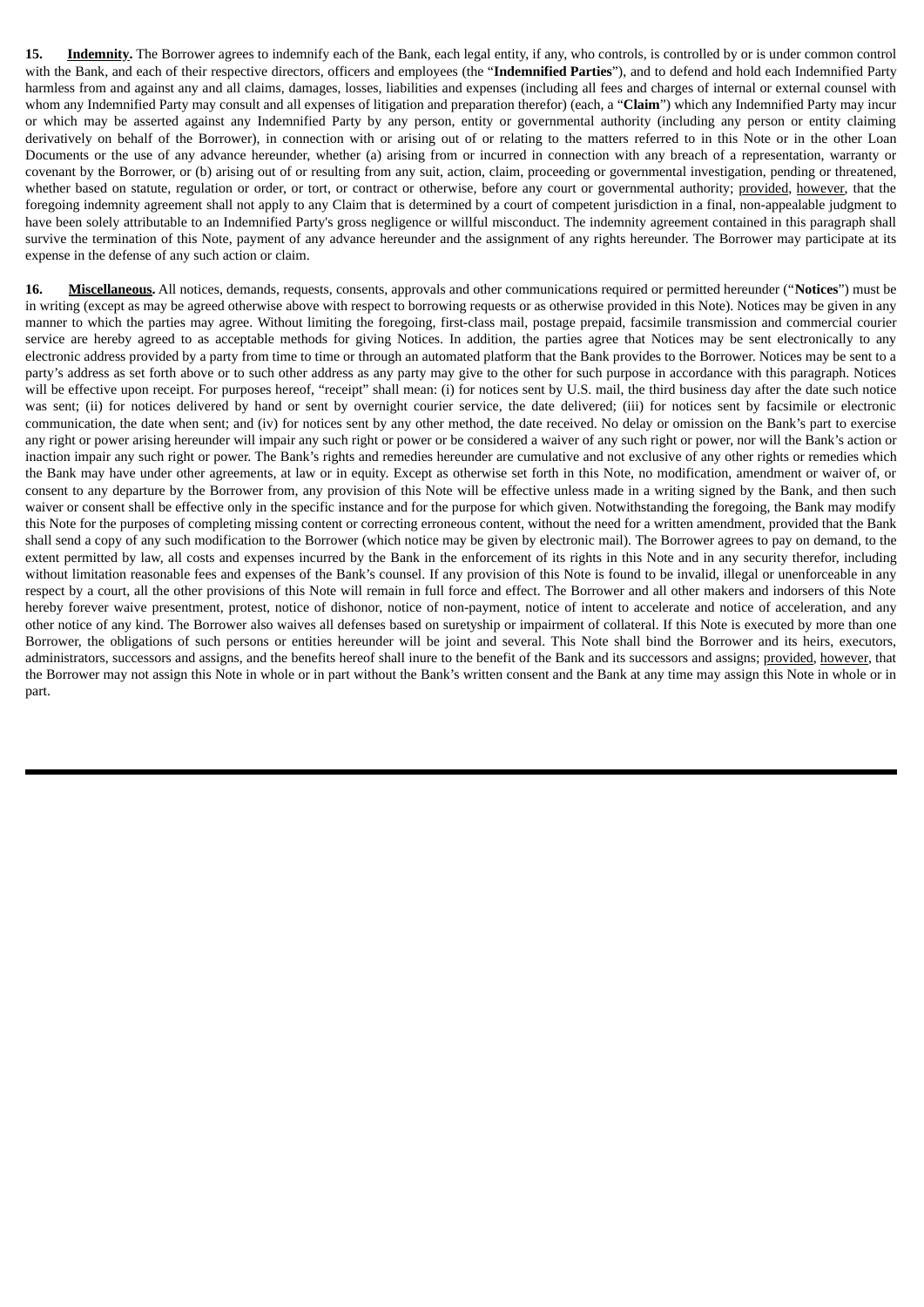**17. Amendment and Restatement.** This Note amends and restates, and is in substitution for, that certain Amended and Restated Revolving Line of Credit Note in the original principal amount of \$5,000.000.00 payable to the order of the Bank and dated September 13, 2021 (the "**Existing Note**"). However, without duplication, this Note shall in no way extinguish, cancel or satisfy Borrower's unconditional obligation to repay all indebtedness evidenced by the Existing Note or constitute a novation of the Existing Note. Nothing herein is intended to extinguish, cancel or impair the lien priority or effect of any security agreement, pledge agreement or mortgage with respect to any Obligor's obligations hereunder and under any other document relating hereto.

**18. Governing Law and Venue.** This Note has been delivered to and accepted by the Bank and will be deemed to be made in the State where the Bank's office indicated above is located (the "State"). This Note will be INTERPRETED AND THE RIGHTS AND LIABILITIES OF THE BANK AND THE BORROWER DETERMINED IN ACCORDANCE WITH THE LAWS OF THE STATE, EXCLUDING ITS CONFLICT OF LAWS RULES, INCLUDING WITHOUT LIMITATION THE ELECTRONIC TRANSACTIONS ACT (OR EQUIVALENT) IN EFFECT IN THE STATE (OR, TO THE EXTENT CONTROLLING, THE LAWS OF THE UNITED STATES OF AMERICA, INCLUDING WITHOUT LIMITATION THE ELECTRONIC SIGNATURES IN GLOBAL AND NATIONAL COMMERCE ACT). The BOITOWET hereby irrevocably consents to the exclusive jurisdiction of any state or federal court in the county or judicial district where the Bank's office indicated above is located; provided that nothing contained in this Note will prevent the Bank from bringing any action, enforcing any award or judgment or exercising any rights against the Borrower individually, against any security or against any property of the Borrower within any other county, state or other foreign or domestic jurisdiction. The Borrower acknowledges and agrees that the venue provided above is the most convenient forum for both the Bank and the Borrower. The Borrower waives any objection to venue and any objection based on a more convenient forum in any action instituted under this Note.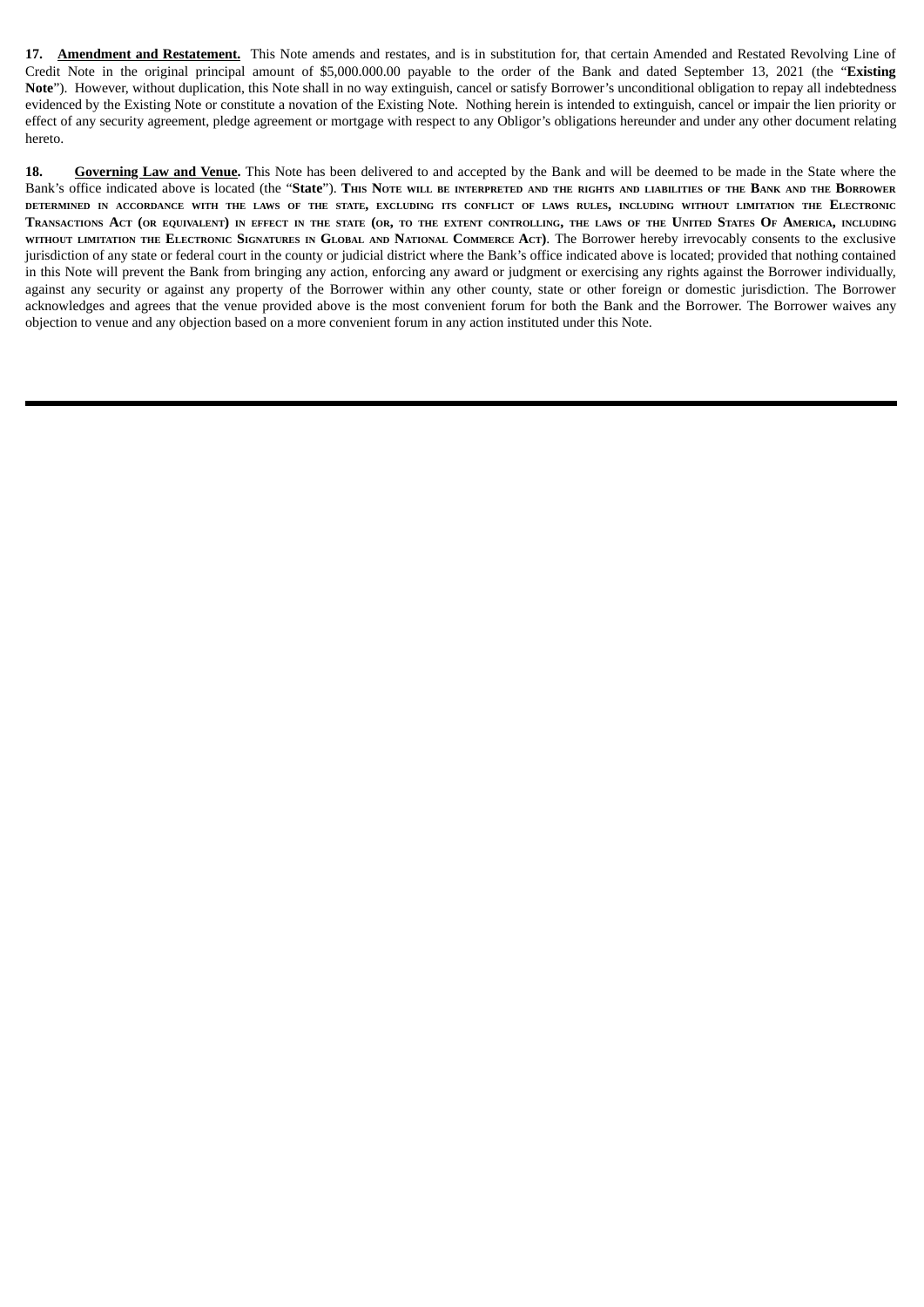**19. Commercial Purpose.** The Borrower represents that the indebtedness evidenced by this Note is being incurred by the Borrower solely for the purpose of acquiring or carrying on a business, professional or commercial activity, and not for personal, family or household purposes.

**20. USA PATRIOT Act Notice.** To help the government fight the funding of terrorism and money laundering activities, Federal law requires all financial institutions to obtain, verify and record information that identifies each Borrower that opens an account. What this means: when the Borrower opens an account, the Bank will ask for the business name, business address, taxpayer identifying number and other information that will allow the Bank to identify the Borrower, such as organizational documents. For some businesses and organizations, the Bank may also need to ask for identifying information and documentation relating to certain individuals associated with the business or organization.

**21. Representation by Counsel.** The Borrower hereby represents that it has been represented by competent counsel of its choice, or has knowingly waived its right to use and retain counsel, in the negotiation and execution of this Note and the other Loan Documents; that it has read and fully understood the terms hereof; that the Borrower and any retained counsel have been afforded an opportunity to review, negotiate and modify the terms of this Note and the other Loan Documents; and that it intends to be bound hereby. In accordance with the foregoing, the general rule of construction to the effect that any ambiguities in a contract are to be resolved against the party drafting the contract shall not be employed in the construction and interpretation of this Note or any other Loan Document.

**22. Authorization to Obtain Credit Reports.** By signing below, each person, who is signing in his or her individual capacity, requests and provides written authorization to the Bank or its designee (and any assignee or potential assignee hereof) to obtain such individual's personal credit profile from one or more national credit bureaus. This authorization extends to obtaining a credit profile in (i) considering an application for credit that is evidenced, guaranteed or secured by this document, (ii) assessing creditworthiness and (iii) considering extensions of credit, including on an ongoing basis, as necessary for the purposes of (a) update, renewal or extension of such credit or additional credit, (b) reviewing, administering or collecting the resulting account and (c) reporting on the repayment and satisfaction of such credit obligations. By signing below, such individual further ratifies and confirms his or her prior requests and authorizations with respect to the matters set forth herein. For the avoidance of doubt, this provision does not apply to persons signing below in their capacities as officers or other authorized representatives of entities, organizations or governmental bodies.

**23. Counterparts; Electronic Signatures and Records.** This Note and any other Loan Document may be signed in any number of counterpart copies and by the parties hereto on separate counterparts, but all such copies shall constitute one and the same instrument. Notwithstanding any other provision herein, the Borrower agrees that this Note, the Loan Documents, any amendments thereto, and any other information, notice, signature card, agreement or authorization related thereto (each, a "**Communication**") may, at the Bank's option, be in the form of an electronic record. Any Communication may, at the Bank's option, be signed or executed using electronic signatures. For the avoidance of doubt, the authorization under this paragraph may include, without limitation, use or acceptance by the Bank of a manually signed paper Communication which has been converted into electronic form (such as scanned into PDF format) for transmission, delivery and/or retention.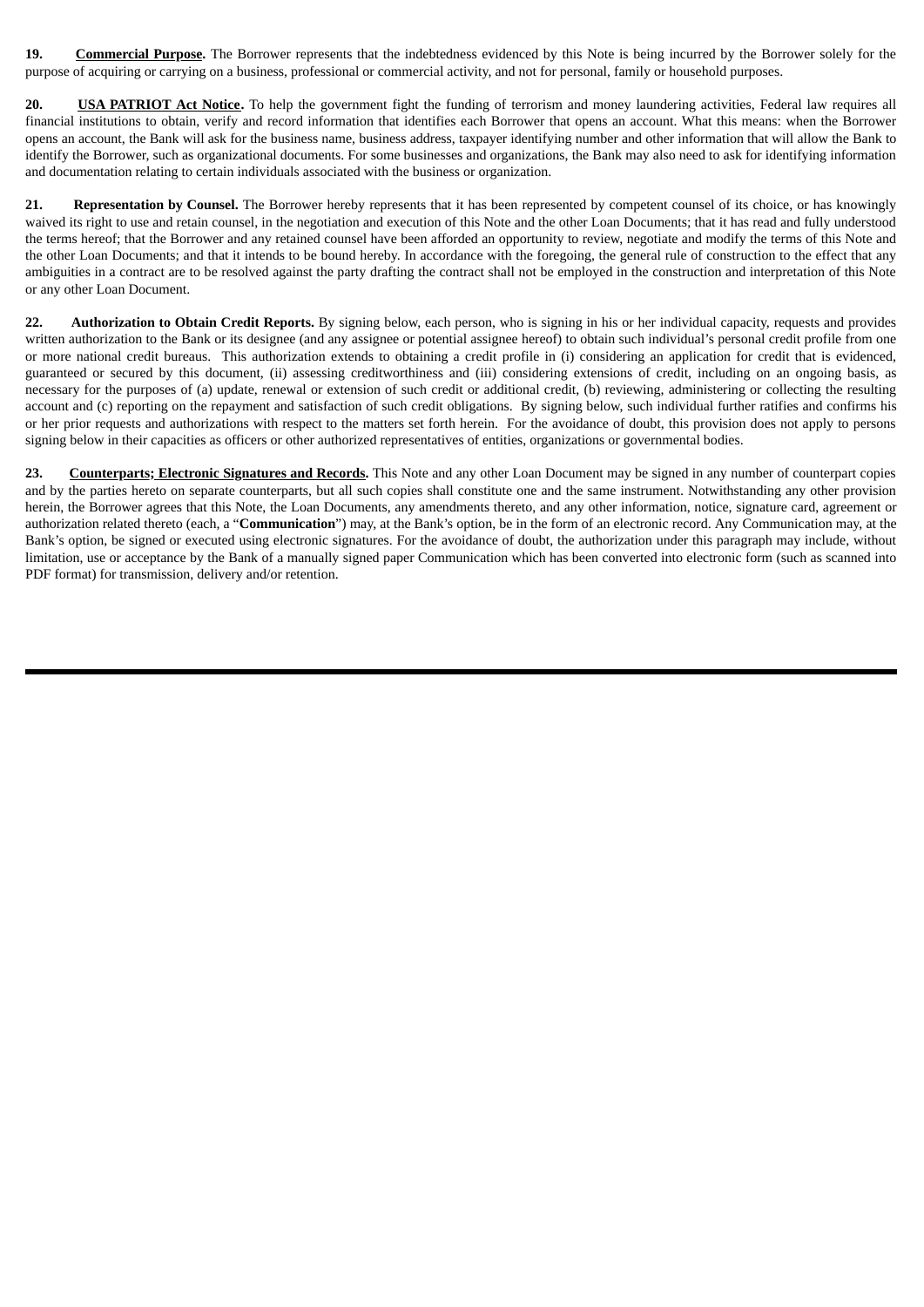**24. Automatic Payment.** If due to any act or omission of the Borrower or another Obligor the Bank cannot automatically deduct payments required under this Note or the other Loan Documents from a deposit account with the Bank (including due to the Borrower's revocation of its authorization to do so or failure to maintain such deposit account with the Bank or otherwise), the Bank may, at its option, upon 30 days' notice to the Borrower, increase the interest rate payable by the Borrower under this Note by 25 basis points (0.25%).

25. **Depository.** The Borrower will establish and maintain with the Bank the Borrower's primary depository accounts. If the Borrower fails to establish and/or maintain its primary depository accounts with the Bank, the Bank may, at its option, upon 30 days' notice to the Borrower, increase the interest rate payable by the Borrower under this Note by up to 100 basis points (1.00%). The Bank's right to increase the interest rate pursuant to this paragraph shall be in addition to any other rights or remedies the Bank may have under this Note, all of which are hereby reserved, and shall not constitute a waiver, release or limitation upon the Bank's exercise of any such rights or remedies.

#### **26. State-Specific Provisions.**

(a) Power to Confess Judgment. The Borrower hereby irrevocably authorizes any attorney-at-law, including an attorney employed by or retained and paid by the Bank, to appear in any court of record in or of the State of Ohio, or in any other state or territory of the United States, at any time after the indebtedness evidenced by this Note becomes due, whether by acceleration or otherwise, to waive the issuing and service of process and to confess a judgment against the Borrower in favor of the Bank, and/or any assignee or holder hereof for the amount of principal and interest and expenses then appearing due from the Borrower under this Note, together with costs of suit and thereupon to release all errors and waive all right of appeal or stays of execution in any court of record. The Borrower hereby expressly (i) waives any conflict of interest of the attorney(s) retained by the Bank to confess judgment against the Borrower upon this Note, and (ii) consents to the receipt by such attorney(s) of a reasonable legal fee from the Bank for legal services rendered for confessing judgment against the Borrower upon this Note. A copy of this Note, certified by the Bank, may be filed in each such proceeding in place of filing the original as a warrant of attorney.

### **REMAINDER OF PAGE INTENTIONALLY LEFT BLANK**